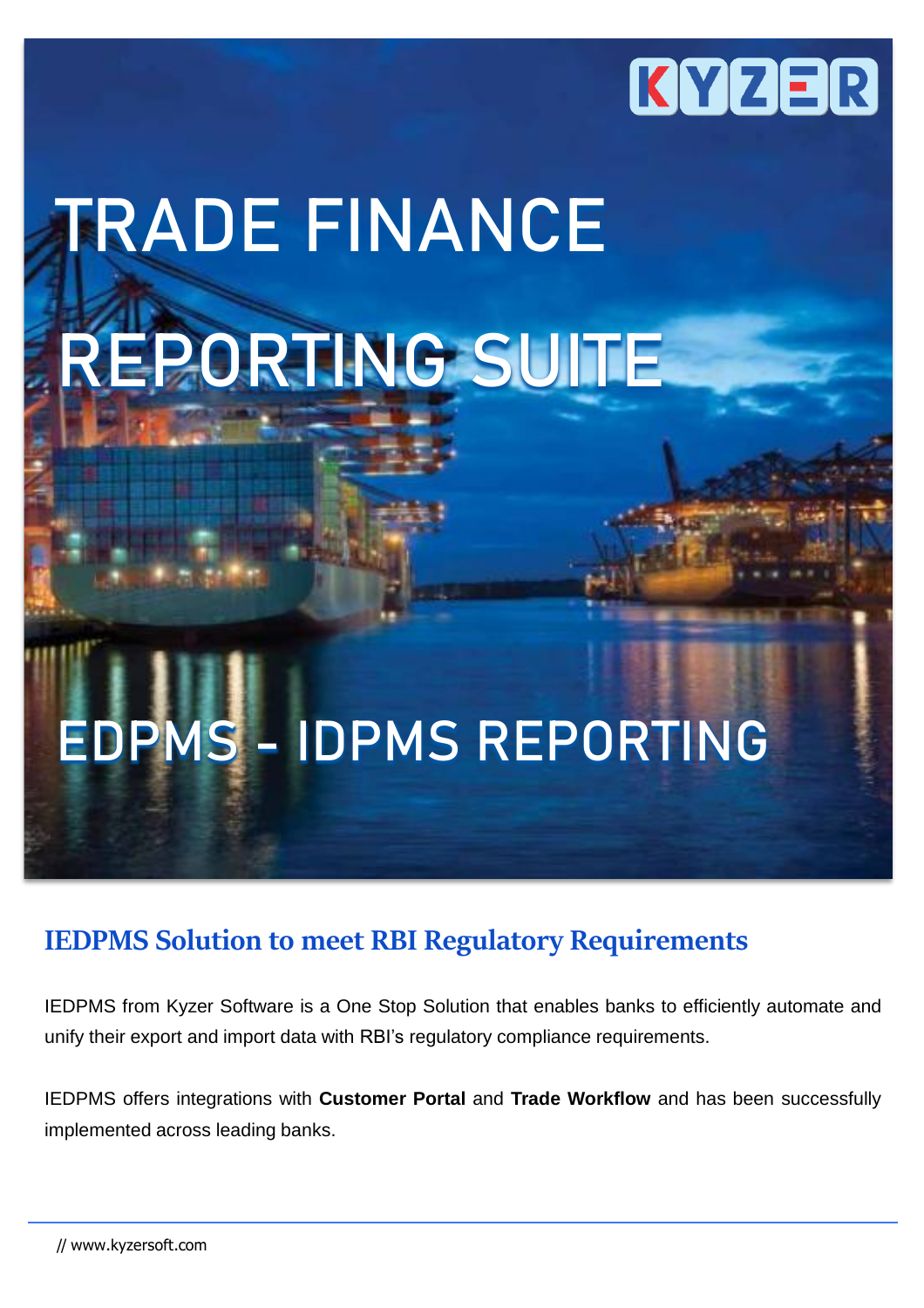

## **IEDPMS Reporting Platform Features**

- **Automated Compliance, Reconciliation and Reporting** for Trade Transactions to RBI
- Integrated with Core Banking System
- **Web Based Portal** to process Export/Import Data received from RBI
- API's for integration with **Customer Portal**
- **Master Data Management**
- **Inbuilt Masters** of AD Code, IE Code, Port, Purpose Code Master
- **Multiple user logins.**
- **Smart Mapping** of Bills, Invoices with Remittances
- **Caution Listed Customer** identification
- **EXECUTE:** Handling of Write-Off, Closure & Extension
- Readily Available **Email System / Plug-ins**
- Built-in **Directorate General of Foreign Trade (DGFT) electronic Bank Realization Certificate (e-BRC) Management** module for completed Export bills
- **Electronic Foreign Inward Remittance Certificate (e-FIRC)** issuance against inward remittances
- **Online AD Transfer request.**
- **Automated eBRC** on demand.
- Generation of **e-FIRC**
- Download utilisation statements for IRM / ORM / SB and BOE.
- End to End Audit with time stamp

100% Compliant with RBI Export Data Processing & Monitoring System (EDPMS) and Import Data Processing & Monitoring System (IDPMS) requirements.

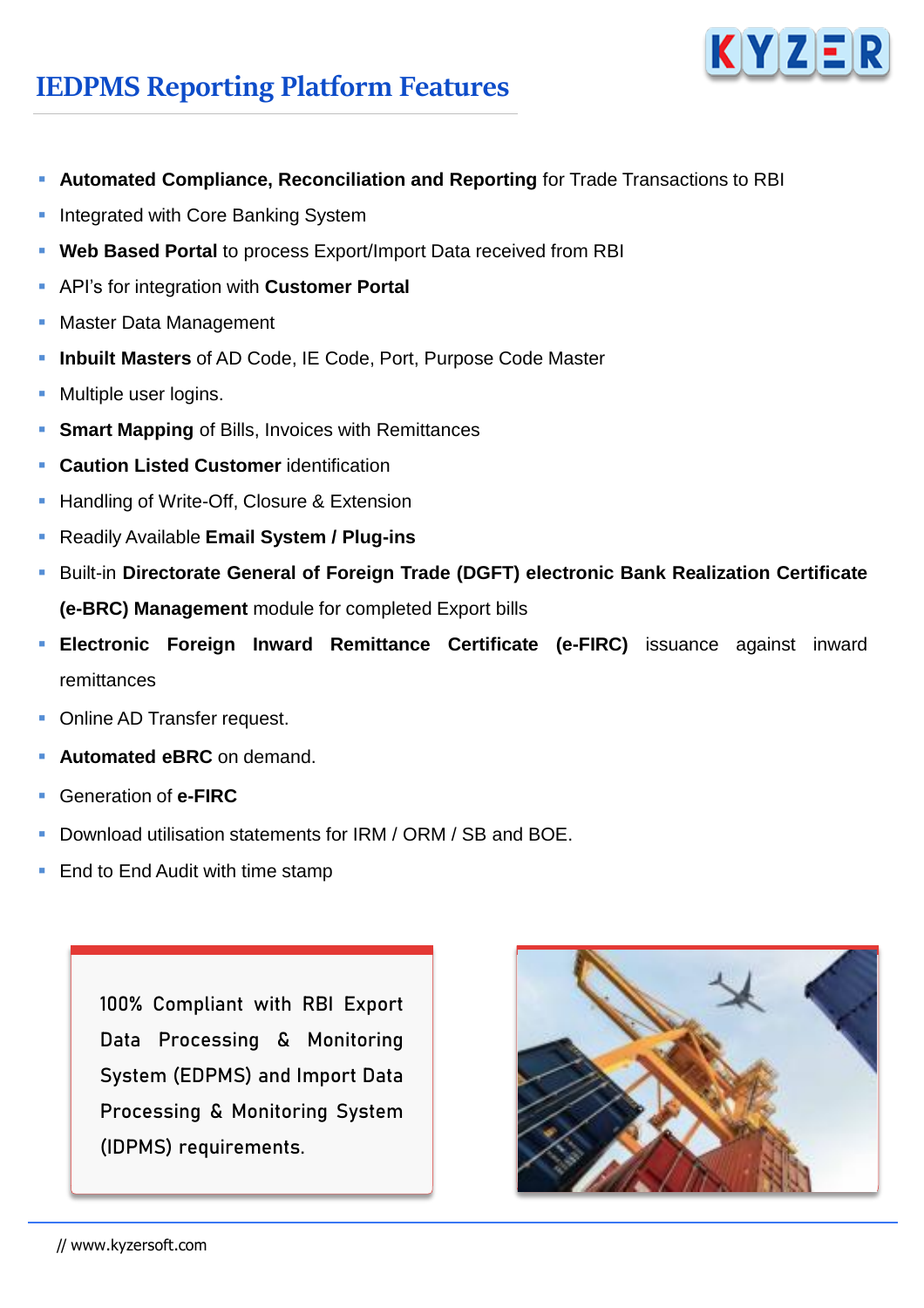## **Product Specifications**



- **Auto Conversion** of Remittance currency in Relevant Bill currency based on RBI Data
- Inbuilt capability for **Identification of Expired Bills and Remittances**
- **Automated Outward Remittance Closure**
- **Manual Data Creation BOE Creation, Inward /Outward Remittance**
- **.** Inbuilt Validations for junk Data Filtration
- Identification of **BOE Outstanding value of 5% and above**
- **Automated Payment Extensions**
- **Payment Realisation** at Lodgment / SB Level
- **Payment Realization** as FIFO / Proportionate
- **Utilization of Banking Charges** for offsetting of Shipping Bills
- **Multiple Invoice Settlements** with Single Remittance & Vice Versa
- **Automated Payment Extensions**
- **Auto Settlement** of SB with Multiple Currencies as payment currency amount along-with Freight & **Insurance**
- Automated **Payment Sequence Number**
- **Auto Identification** of Bill Closure indicator
- Handling of Write-Off, Closure & Extension as per RBI requirement
- Pdf file creation across each transaction stage.

Secure Your Reputation & Minimize the Financial and Regulatory Risks to your organization that's inherent in Trade Finance.

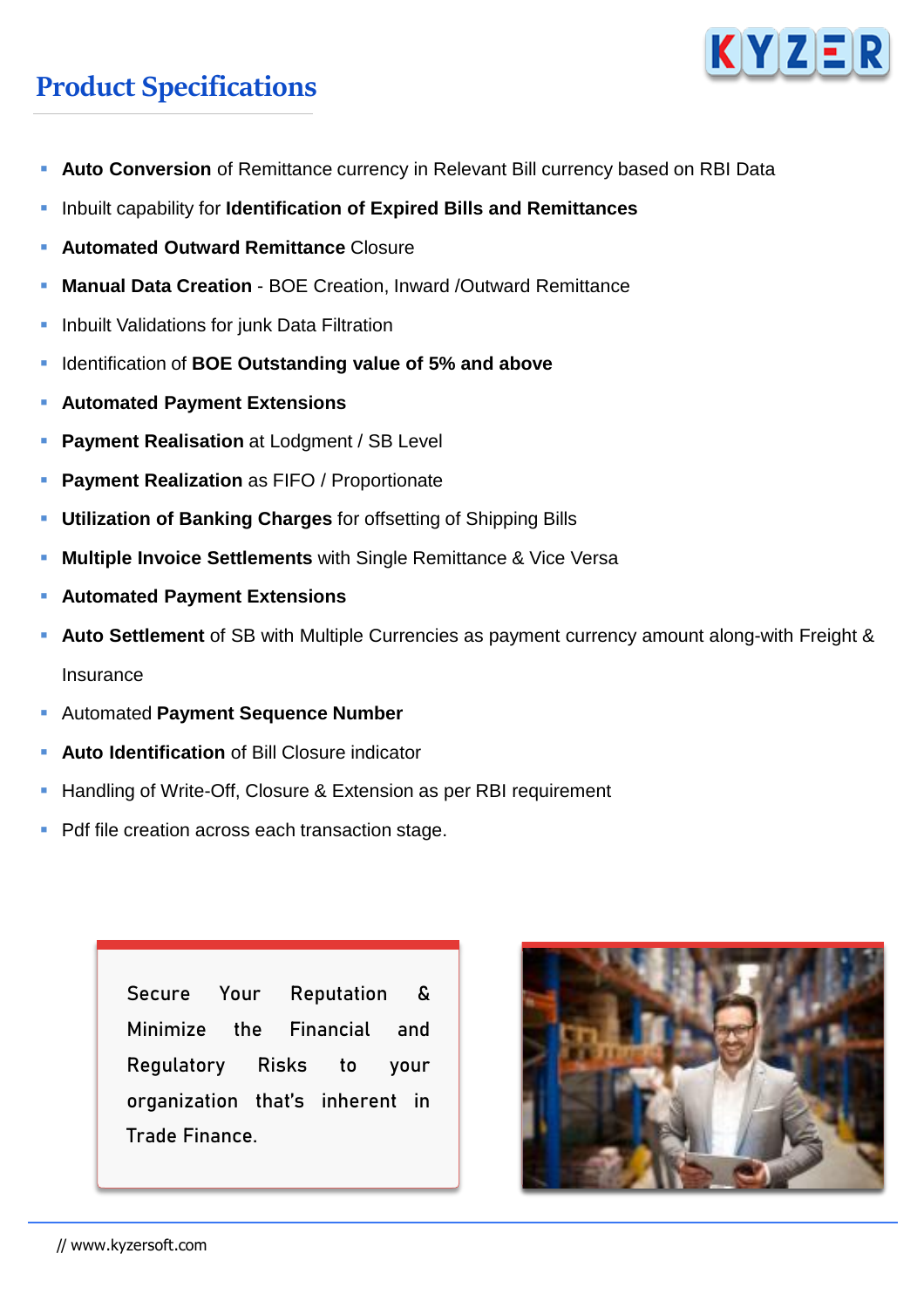

## **System Functionalities**

- **In-house Simulation of RBI portal**
- **Inbuilt Workflow**
- **In-Built User Management** with capability to integrate with AD / LDAP
- Master Data Management
- **XML output** as per RBI Requirement
- Download of Reports in CSV Format
- Maintain historical data
- User wise, Role Wise Audit
- Bank's **Infosec protocol compliant**
- **Customized Data Extraction utility**
- **API** /Scheduler based data fetch
- **Encrypted Request & Response**



## **Solution Features - Summary**

#### **System Integrations**

CBS Agnostic Customer Portal Internet Banking Bank's Workflow Email Plug-in Trade Finance solution Active Dir / LDAP

#### **Data Management**

Multiple Source Systems File Format & Database level interface Matching Process

- Auto Matching
- Multi level Matching (Invoice /Remittance/ Bills level)
- Manual Matching

#### **IDPMS**

BOE Settlement BOE Extension BOE Closure Manual BOE creation Multiple ORM single BOE Multiple BOE single ORM Other Bank Bill of Entry Invoice Settlements Manual ORM ORM Reporting ORM Closure BOE Allocation to Bank

#### **EDPMS**

Bill Lodgement Receipt of Document Payment Realisation Payment Extension Payment Write off Manual IRM IRM Notification IRM Extension IRM Closure AD Transfer Request AD Transfer Approval Export Data Download IE Update e FIRC Management

#### **Data Exchange**

Automated scheduled bank Response and XML files.

Payment Write off Splitup at Invoice level (FIFO and Split).

Full/Part payment realization at invoice level

Automated Payment Extension

eBRC xml for Part / Fully settled bills

#### Master Management

Export / Import **Outstanding** Statement

Caution / Decaution listing of Exporters

Automated Tracker/ Mailer for customer follow-ups & reporting